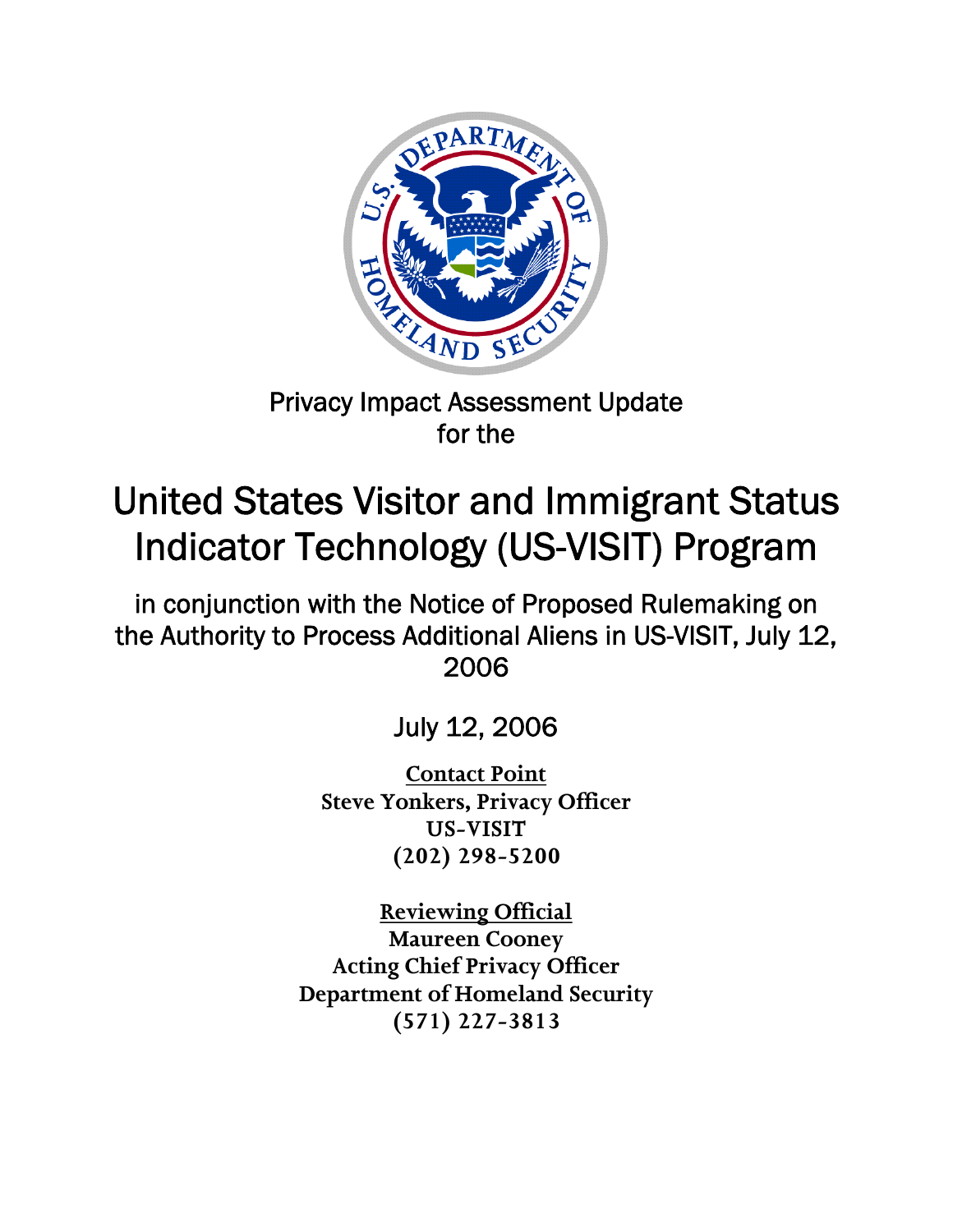

### Abstract

This is an update to previous United States Visitor and Immigrant Status Indicator Technology (US-VISIT) privacy impact assessments (PIAs) in order to describe the expansion of US-VISIT biometric collection requirements to cover additional classes of aliens in conjunction with the Notice of Proposed Rulemaking on the Authority to Process Additional Aliens in US-VISIT. This population expansion necessitates that US-VISIT receive data, not only directly from travelers, but also from the United States Citizens and Immigration Service (USCIS) Image Storage and Retrieval System/Biometric Support System (ISRS/BSS). With this update, and the accompanying regulation, US-VISIT will have the authority to process all aliens not explicitly exempted with the exception of those Canadian citizens applying for admission as B-1/B-2 visitors for business or pleasure.

### Introduction

The United States Visitor and Immigrant Status Indicator Technology (US-VISIT) Program is an integrated, automated biometric entry-exit system that records the arrival and departure of aliens (defined as any person not a citizen or national of the United States (U.S.)); conducts certain terrorist, criminal, and immigration violation checks on aliens; and compares biometric identifiers to those collected on previous encounters to verify identity. US-VISIT has published a number of privacy impact assessments (PIAs) which describe how the Program operates and details any privacy impacts and mitigations. This PIA updates the three primary US-VISIT PIAs that discuss the population of individuals processed by US-VISIT.<sup>1</sup> It describes changes to the US-VISIT Program to extend US-VISIT biometric collection requirements to any alien (subject to specific exemptions as described below), with the exception of those Canadian citizens applying for admission as B-1/B-2 visitors for business or pleasure. This expansion will take place as technological and operational resources permit.

### Changes to US-VISIT Program

US-VISIT has been implemented incrementally, with each increment expanding the mission capability, covered location, or covered population. As these increments are implemented they have been documented by an update to the PIA. This PIA update is required based on changes to US-VISIT in order to meet the legal mandates to cover all aliens. Before processing the expanded population, US-VISIT regulations are being modified to provide that any alien, subject to certain exemptions, can be processed through US-VISIT. To support this US-VISIT population

<sup>1</sup> US-VISIT&IA, Increment 1, January 5, 2004; US-VISIT PIA, Increment 2, September 14, 2004; and US-VISIT@IA, Exitend@C@roof of Concept, July 1, @005.@AlldJS-VISIT@IAs @re@vailabledrom the DHS @ Privacy Office website, www.dhs.gov/dhspublic/interapp/editorial/editorial\_0511.xml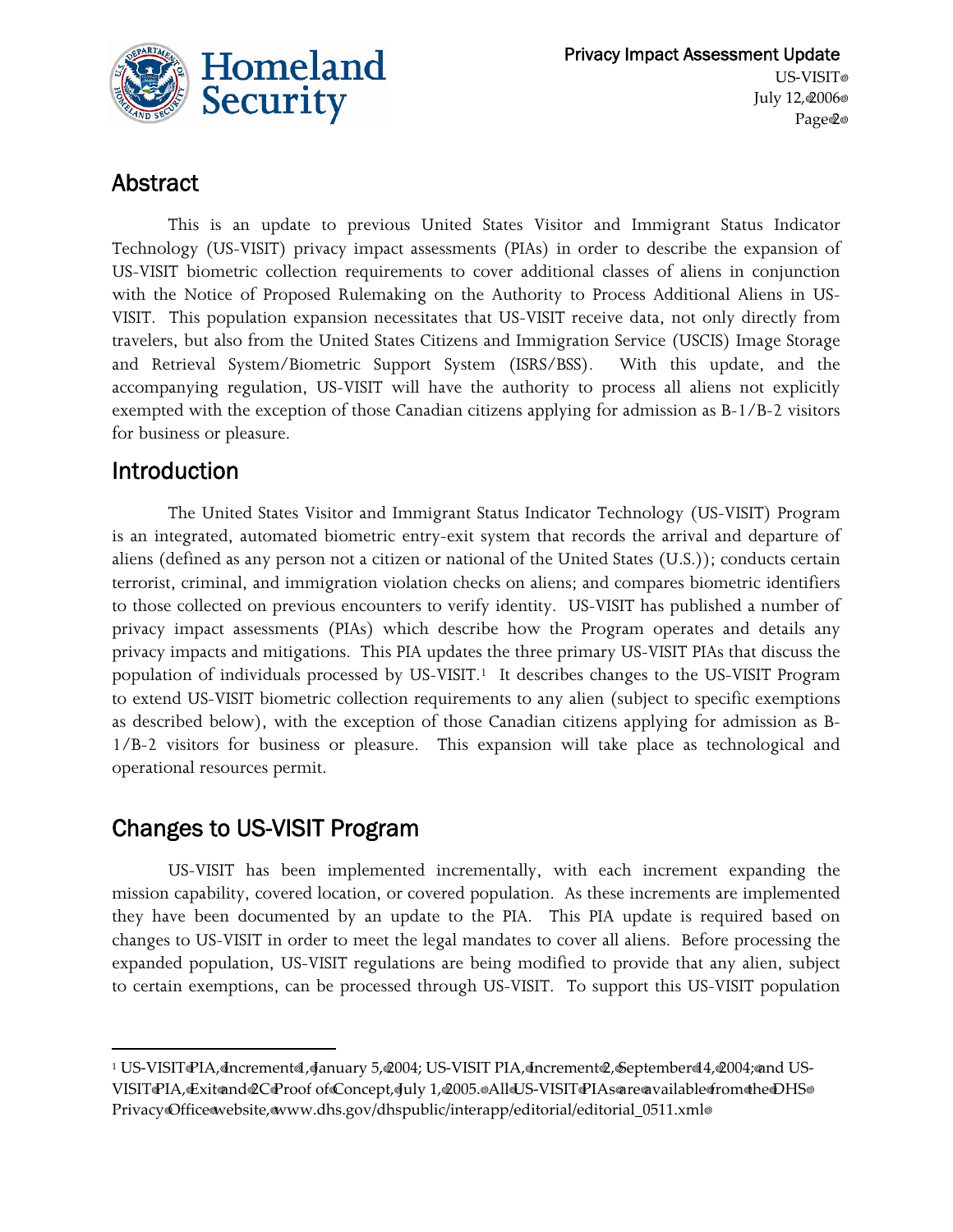

expansion, US-VISIT is receiving biographic and biometric data on these additional categories of aliens who have applied for certain benefits from USCIS.

At the present time, the Department of Homeland Security (DHS) is modifying US-VISIT regulations to provide that any alien may be processed through US-VISIT (subject to specific exemptions<sup>2</sup>), with the exception of those Canadian citizens applying for admission as B-1/B-2 visitors for business or pleasure. Several large classes of aliens will be affected by this change including:

- U.S. Lawful Permanent Residents (LPRs),
- Aliens seeking admission on immigrant visas,
- Refugees and asylees,
- Certain Canadian citizens who receive a Form I-94 at inspection or who require a waiver of inadmissibility,
- Aliens paroled into the United States, and
- Aliens applying for admission under the Guam Visa Waiver Program.

Because of the large number of individuals that would be affected by this expansion, DHS may not begin to process all of these additional classes of aliens through US-VISIT at once or using the same processes. Rather, initially only some of these classes of aliens will be processed through US-VISIT. As operational capacity increases and technologies are further developed and refined, all non-exempt classes of aliens will be processed through US-VISIT. This expansion will neither change the types of data collected from the covered population, nor the use of that data, as described in the previous PIAs.

In order to support this expanded processing of additional classes of aliens for purposes of document and individual verification as well as to serve as the DHS repository for USCIS biometric data, US-VISIT is receiving all biometric (fingerprints and photograph) and biographic data from the USCIS ISRS/BSS. ISRS/BSS is a USCIS system that enables users to query the repository of biometric, biographic and card issuance information used to produce Permanent Resident Cards, Employment Authorization Document cards, Border Crossing Cards, Reentry Permits, and Refugee Travel Documents. The purpose of ISRS/BSS is to verify certain controlled DHS documents issued, to assist the DHS with its responsibility to detect and reduce fraudulent entry into the United

- Aliens admitted on an A-1, A-2, C-3, G-1, G-2, G-3, G-4, NATO-1, NATO-3, NATO-4, NATO-5, or NATO-6 visa,
- Children under the age of 14,
- Persons over the age of 79, and
- Certain officials of the Taipei Economic and Cultural Representative Office and members of their immediate families seeking admission on E-1 visas.

<sup>&</sup>lt;sup>2</sup> The following categories of aliens are expressly exempt by regulation from US-VISIT biometric collection requirements: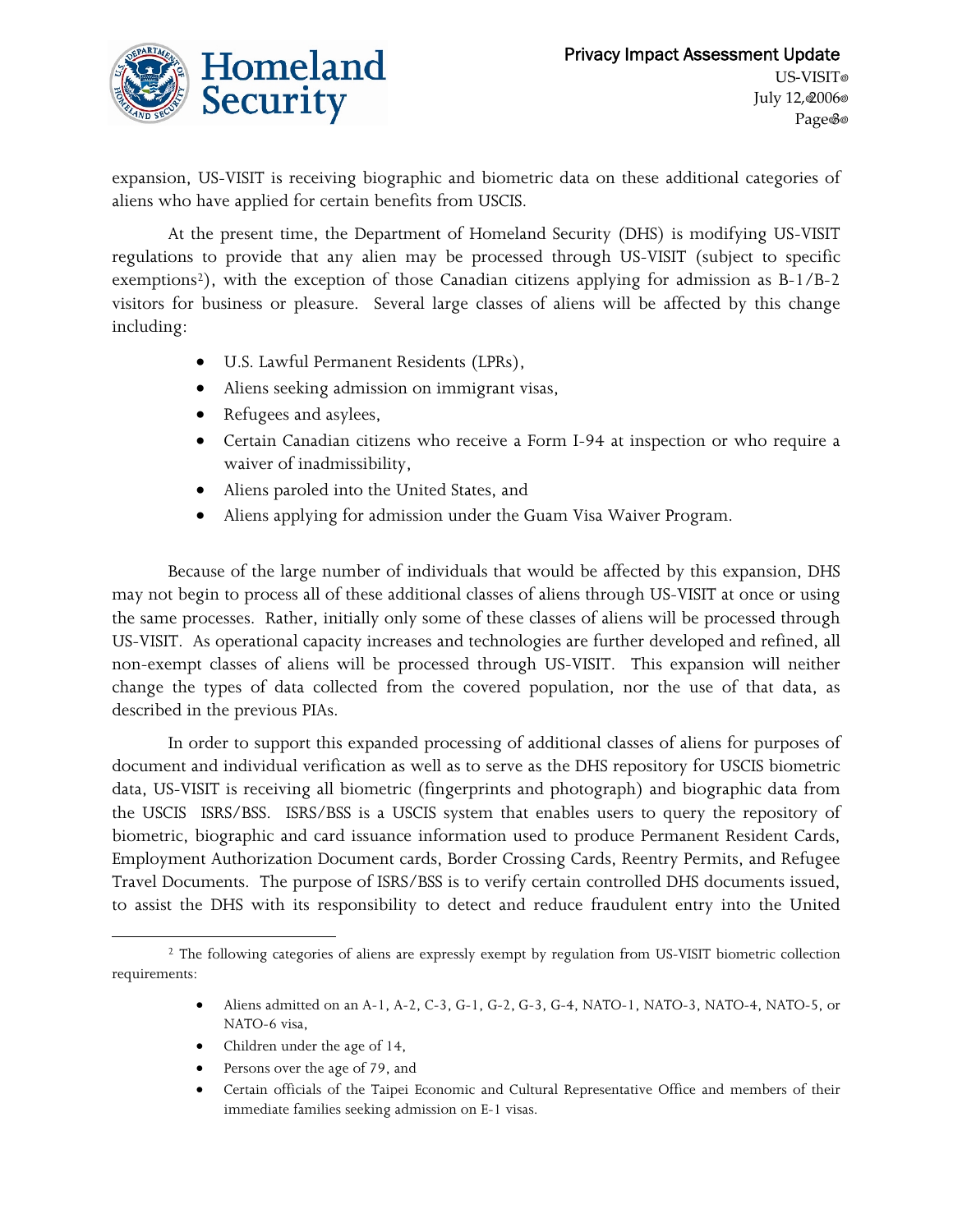

States, and to detect and reduce the proliferation of fraudulent DHS documents. The data in ISRS/BSS includes all information supplied by the USCIS benefit applicants. Depending on the benefit for which the individual is applying, the information might include such information as fingerprints, digital photograph, name, address, date of birth, alien number, status, reason for application, and country of birth.

Data from ISRS/BSS is transmitted to the Automated Biometric Identification System (IDENT), the biometric repository used by US-VISIT through a direct, secure encrypted connection created between USCIS ISRS/BSS and IDENT. Existing data in ISRS/BSS has been loaded into IDENT and the data will be kept current by daily updates from ISRS/BSS to IDENT. The collection and accuracy of the ISRS/BSS data will continue to be the responsibility of USCIS. The interconnection between ISRS/BSS and IDENT has been evaluated by the US-VISIT security team to ensure that it complies with all security requirements.

### Reason for Changes

Although US-VISIT has had the statutory authority to process all aliens,  $3$  it has requested the regulatory authority incrementally, with each increment expanding the mission capability, covered location, or covered population. This PIA update is required based on changes to US-VISIT in order to meet the legal mandates to cover all aliens. To support this expansion, in order to verify individuals who are USCIS benefit applicants US-VISIT will have access to the ISRS/BSS data. These changes are all required to fulfill the US-VISIT mission of recording the arrival and departure of aliens, conducting terrorist, criminal, and immigration violation checks on aliens, and comparing biometric identifiers to those collected on previous encounters to verify identity.

### Privacy Impact Analysis

#### **Data Collection**

DHS is not collecting additional types of data from the US-VISIT covered population: the covered population itself is growing. US-VISIT systems will face new performance and operational challenges because of the expanded covered population. However, this is a quantitative rather than qualitative change to an existing privacy risk. DHS mitigates the privacy risk of this expansion by expanding the biometric matching system capabilities, employing extensive security measures to protect US-VISIT systems, and through additional system education and training, policies, and procedures provided to users in handling this data.

 $3$  See, for example, The Immigration and Naturalization Service Data Management Improvement Act of 2000, as amended, Public Law 106-215, § 110 (b), et al; Enhanced Border Security and Visa Entry Reform Act of 2002, Public Law 107-173, § 302; and The Intelligence Reform and Terrorism Prevention Act of 2004, (IRTPA) Public Law 108-458, § 7208.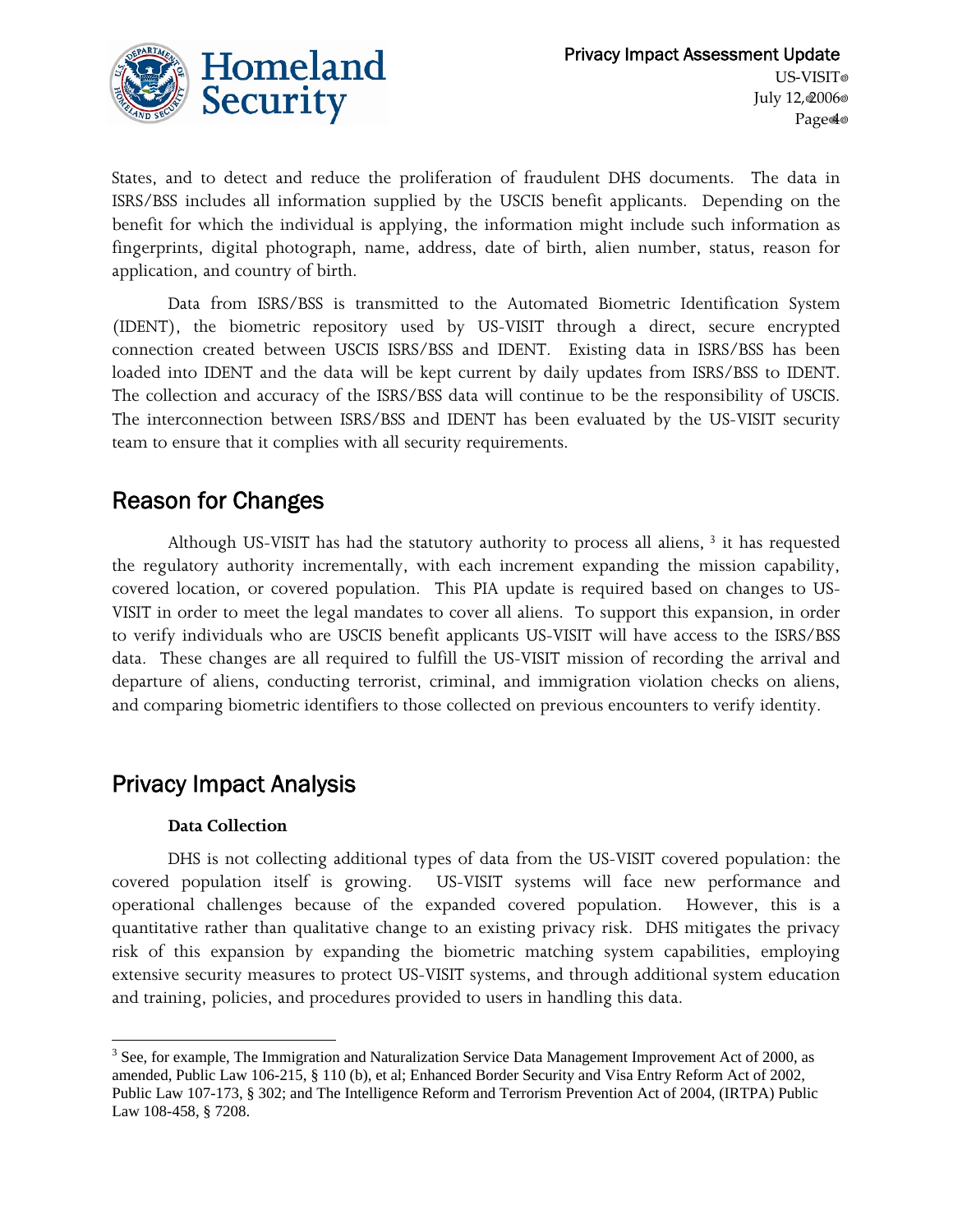

The covered population of US-VISIT has generally been characterized as visitors or travelers, which may not have been previously viewed as including LPRs. This may result in some initial confusion over the appropriateness of processing LPRs through the US-VISIT Program. Nevertheless, the authorizing statutes, which all refer to "aliens" without differentiation, support the inclusion of LPRs into the US-VISIT Program. In addition, several pieces of legislation note the vulnerability of travel documents, and the special responsibility DHS has to ensure that documents DHS or State issues to non-United States citizens are not used by imposters, and that fraudulent documents are identified. As most LPRs travel internationally on DHS issued documents, this group is directly impacted by these requirements. To reduce the potential for misperception, US-VISIT is providing notice through this PIA and the Notice of Proposed Rulemaking (NPRM). Additional public notice or education may be employed if necessary based on public comments to the PIA and NPRM.

#### **Data Use**

There are no new uses of data based on the changes to US-VISIT necessitating this PIA. US-VISIT will only use the data from ISRS/BSS consistent with the purposes as defined in the system of records notice, including document verification, detection and reduction of fraudulent entry into the United States, and the detection and reduction in the proliferation of fraudulent documents. However, there is a potential privacy risk because an incorrect decision may be made based on potentially inaccurate data from the transfer of historical USCIS data into IDENT. To mitigate such risk, US-VISIT uses a quality assurance process to identify any errors in properly matching individuals with relevant records, e.g., special checks targeted at specific data elements exhibiting a statistically significant tendency to cause matching errors. In addition, US-VISIT's redress process provides multiple points at which inaccurate data can be corrected, including onthe-spot corrections at POEs. The US-VISIT redress policy and process are described on the US-VISIT web site at www.dhs.gov/us-visit. Moreover, all changes to individuals' immigration status that would result in enforcement actions undergo manual analysis and verification.

#### **Data Disclosure**

There are no additional data disclosures from US-VISIT as result of this covered population expansion. DHS internal data sharing of US-VISIT data is necessary to comply with statutory requirements for national security and law enforcement. Any sharing of data, nevertheless, whether internal or external, increases the potential for compromising that data and creates new opportunities for misuse. US-VISIT mitigates these vulnerabilities by working closely with the sharing organizations to develop secure standard operating procedures for sharing this data. These procedures are documented in sharing agreements. In all cases of sharing internal to DHS, all organizations are required to comply with the Department's security policies and procedures.

#### **Notice**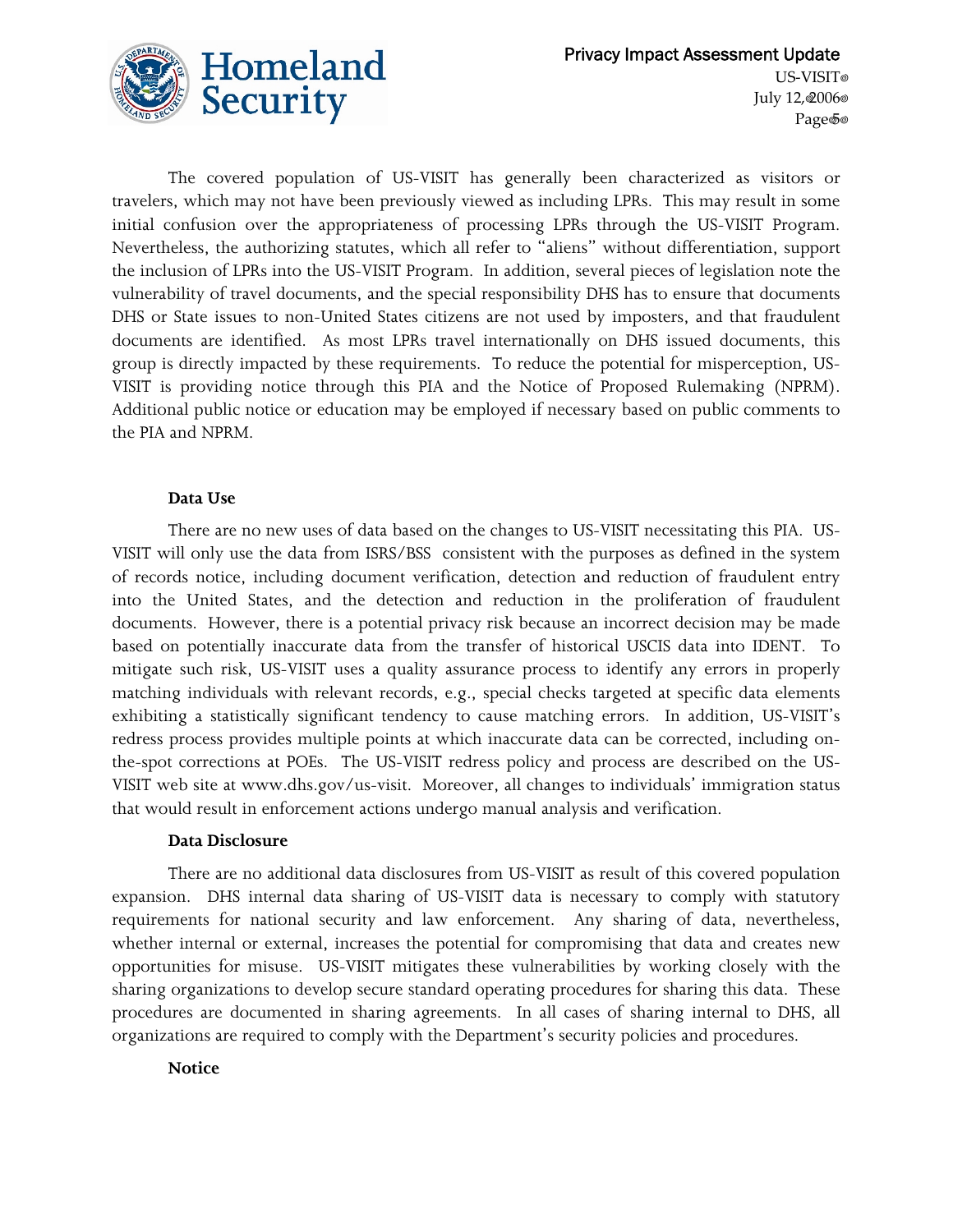

Notice will be provided by this PIA update, an update to the IDENT SORN, and a NPRM to be published prior to the DHS expansion of US-VISIT processing of additional categories of aliens. Additional notice and public education may be conducted if this is deemed necessary based on public comments received on the publication of the PIA, SORN, and NPRM.

#### **Informed Consent**

As described in previous PIAs, the collected data is used only for the purposes of border and immigration management, national security, and law enforcement. Individuals have no opportunity to consent to or refuse the use of their data for any of these purposes, as this collection is mandated by law. There is no change to this as a result of the expansion to cover additional categories of aliens.

#### **Redress**

DHS has made a policy decision to extend the spirit of the Privacy Act, including the right to redress, to all US-VISIT covered individuals. Although LPRs have a statutory right to seek redress pursuant to the Privacy Act, there is no difference in the redress process from other US-VISIT covered individuals because of this policy. The US-VISIT redress process—detailed on the DHS website<sup>4</sup>—allows any individual processed by US-VISIT to access and correct his or her data. In the case of a redress request based on USCIS data, the US-VISIT Privacy Officer forwards the request to USCIS to be processed according to their redress process.

#### **Security**

US-VISIT uses a privacy risk management process based on information life cycle analysis and fair information principles. This process was used in developing the physical connection with USCIS ISRS/BSS and in developing the processes and procedures for ensuring the appropriate use of this data. Specific activities taken to ensure data security during this expansion include:

- Updating the System Security Plan and Risk Assessment as part of the Certification and Accreditation process,
- Conducting a Security Test and Evaluation on the ISRS/BSS-IDENT connection,
- Providing for encryption of interconnection transmissions, and
- Security Office involvement in the development of the Interface Control Document between ISRS/BSS and IDENT.

US-VISIT continues to employ all security controls, as described in early PIAs, including such things as access controls, system user education and training, transmission encryption.

<sup>4</sup> www.dhs.gov/dhspublic/interapp/editorial/editorial\_0436.xml